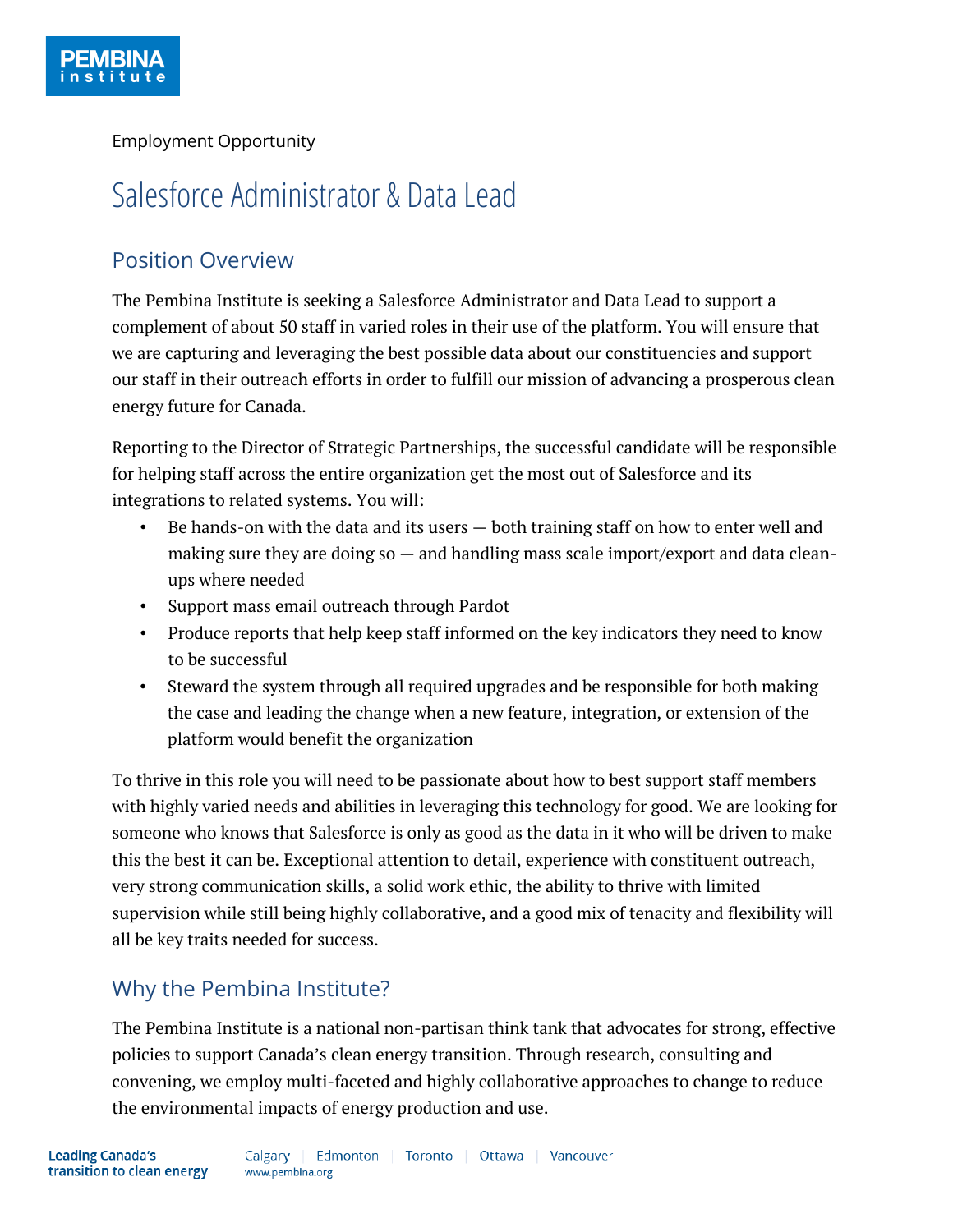Our people are passionate about sustainability and dedicated to enabling positive social change. Our organizational culture encourages creativity and collaboration, and we offer a flexible and fast-paced work environment that rewards honest character, personal initiative and innovation. The successful candidate will join our dynamic team of nationally recognized professionals working on delivering clean energy solutions into the hands of Canada's decision makers and key influencers.

#### Our core values

Climate change threatens everyone. We must come together to evolve how energy is created and consumed through solutions based on equity, curiosity, evidence-based thinking and practicality.

### Roles and Responsibilities

- Monitor usage to ensure appropriate uptake and use of the system by staff
- Facilitate the migration of large quantities of data into our information systems and between these systems, e.g. bulk mailing software, industry databases
- Directly support staff who are engaging with constituents to better empower and coordinate their outreach and engagement efforts
- Conduct regular mass email sends via Pardot; review and optimize the deliverability rates for such outreach
- Manage staff and/or interns employed to assist in a support capacity with either data management, mass email outreach and/or analytics
- Conduct one-on-one and small group training for new Pembina staff, as well as "refresher" and "advanced" sessions for existing staff on an on-going, as-needed basis
- Develop, troubleshoot and refine reports and dashboards
- Maintain a weekly schedule for data clean-up and maintenance to ensure high level of data integrity (removing duplicate records, data back-ups, deletion flags, etc.)
- Identify opportunities to update existing data, coordinating with staff and assisting where necessary on the addition of new data
- Work with vendors to troubleshoot integrations (at present: Causeview, Sage Intacct, Pardot with SSO via O365) and add-on apps (DupeBlocker, Rollup Helper)
- In collaboration with the Operations Manager, design organization-wide policies and procedures for capturing, utilizing and maintaining up to date information related to our constituents
- Maintain training and support documentation about the platform

The position can be based out of our Toronto, Edmonton, Calgary or Vancouver offices as long as your work hours result in sufficient availability to staff across these time zones.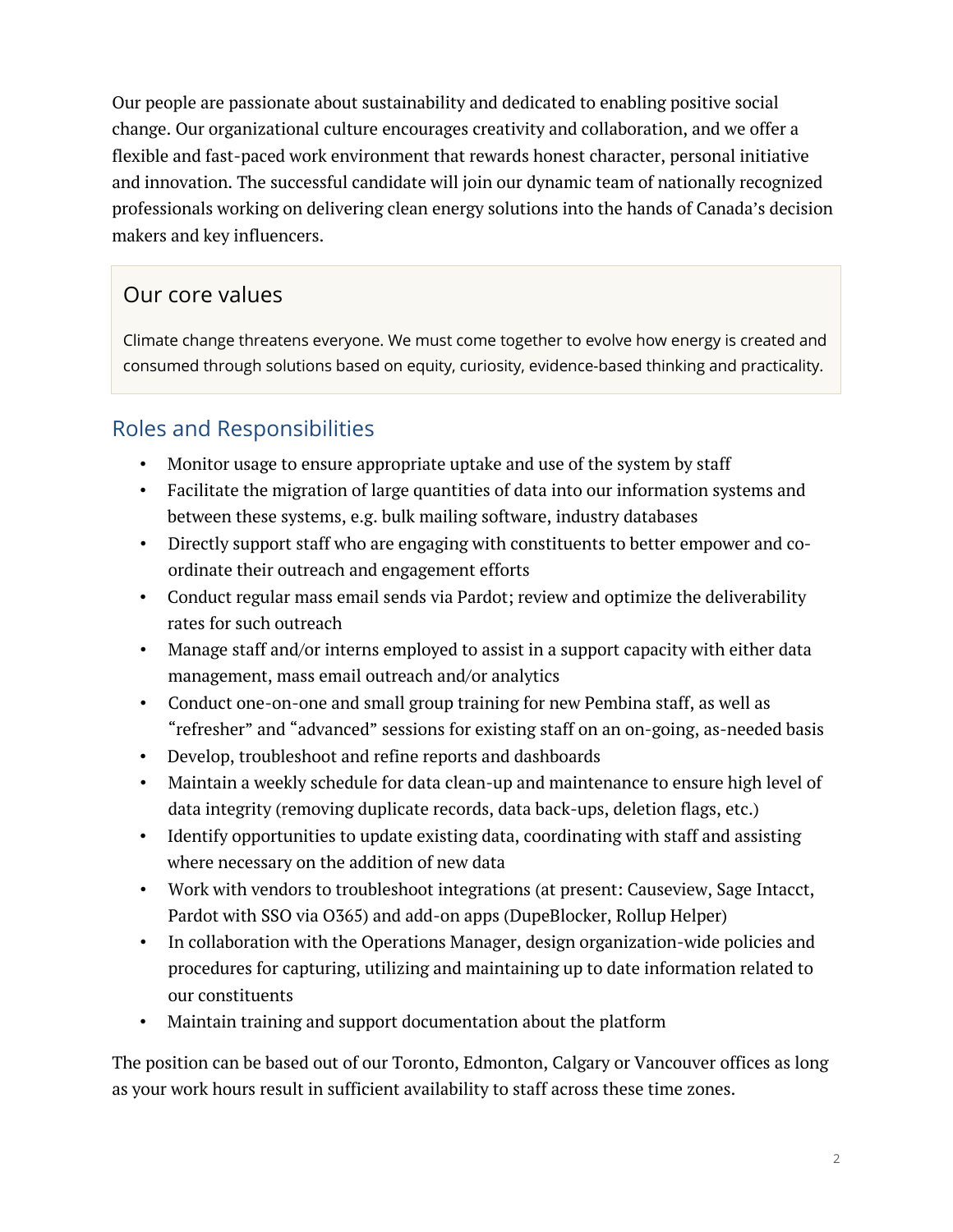# Skills and Qualifications

Candidates must clearly reflect the following skills and experience in their application. Candidates may also wish to provide examples of additional qualifications and describe how they would apply these in a role at the Pembina Institute.

- Minimum of an undergraduate degree or post-graduate certification in computer science, information management, data science, digital marketing, mass communication, or related field
- Excellent data manipulation, deduplication, and analysis skills
- Knowledge of basic HTML and CSS
- Strong interpersonal and communication skills (oral and written) and a proven ability to work collaboratively
- Demonstrated commitment to sustainability and social change through educational, professional and/or volunteer experience
- Self-motivated and results-oriented, with the ability to take initiative and work independently with minimal supervision

#### Other Valuable Qualifications

- Work experience as a Salesforce admin / Certified Administrator
- Knowledge of the charitable sector and the regulatory and funding environment it operates within. Direct experience with grant applications and management and charitable receipting will be significant assets.
- Experience with vendor assessment and management
- Experience with either Pardot or Marketing Cloud and with the Nonprofit Success Pack
- Experience with Causeview and/or other donation or payment processing apps and integrations
- Experience in a Microsoft Teams environment
- Experience with Google Analytics and UTMs
- Project management skills
- Appreciation of the challenges and opportunities in environmental and climate policy

#### Compensation and Benefits

The salary rate is competitive for the environmental non-profit sector and will be based on skills, experience and qualifications of the successful candidate. Benefits include:

- extended health and dental
- four weeks of holidays per year
- flexible work hours we understand our staff may have important personal and community commitments, and we strive to create a flexible environment that accommodates their needs